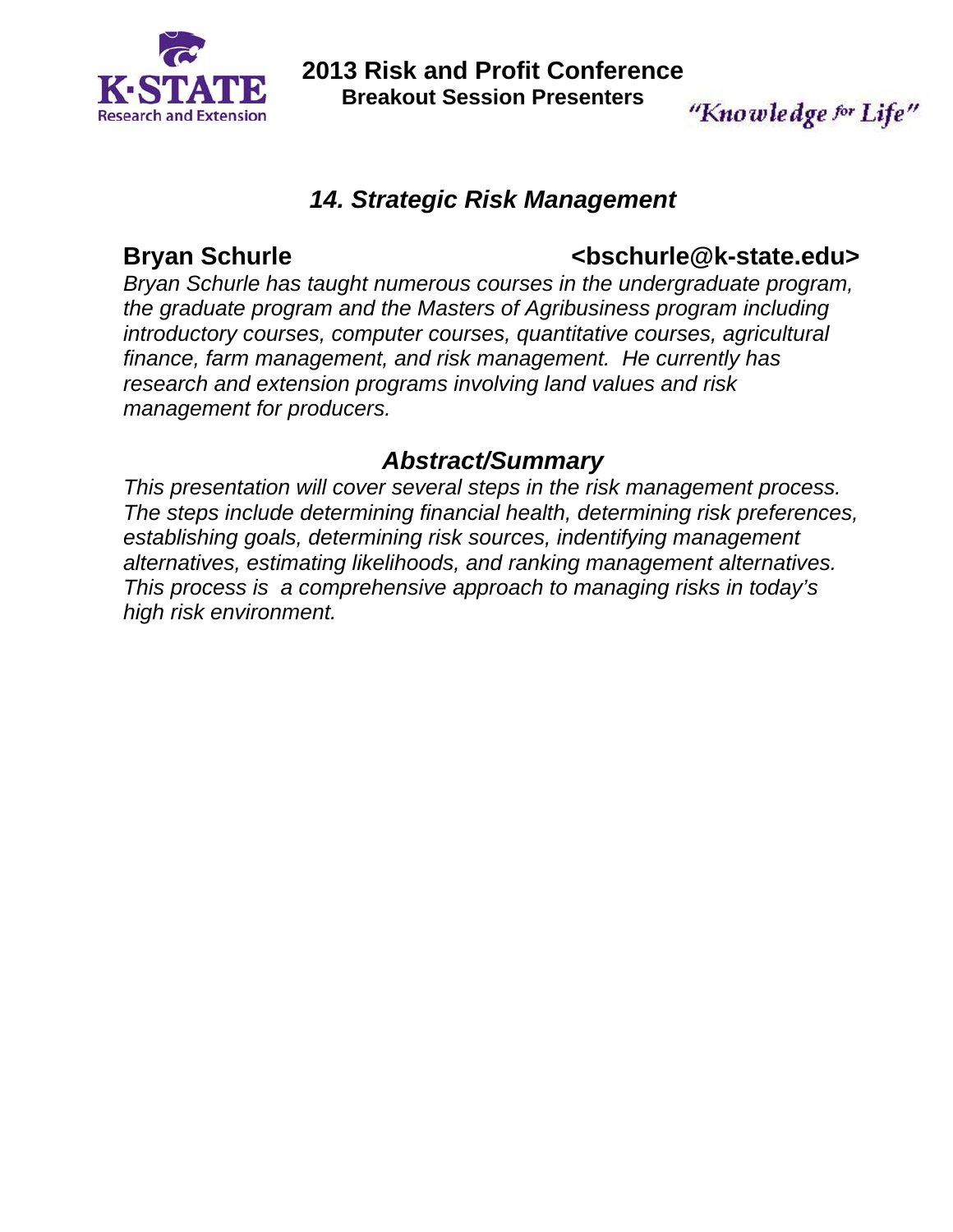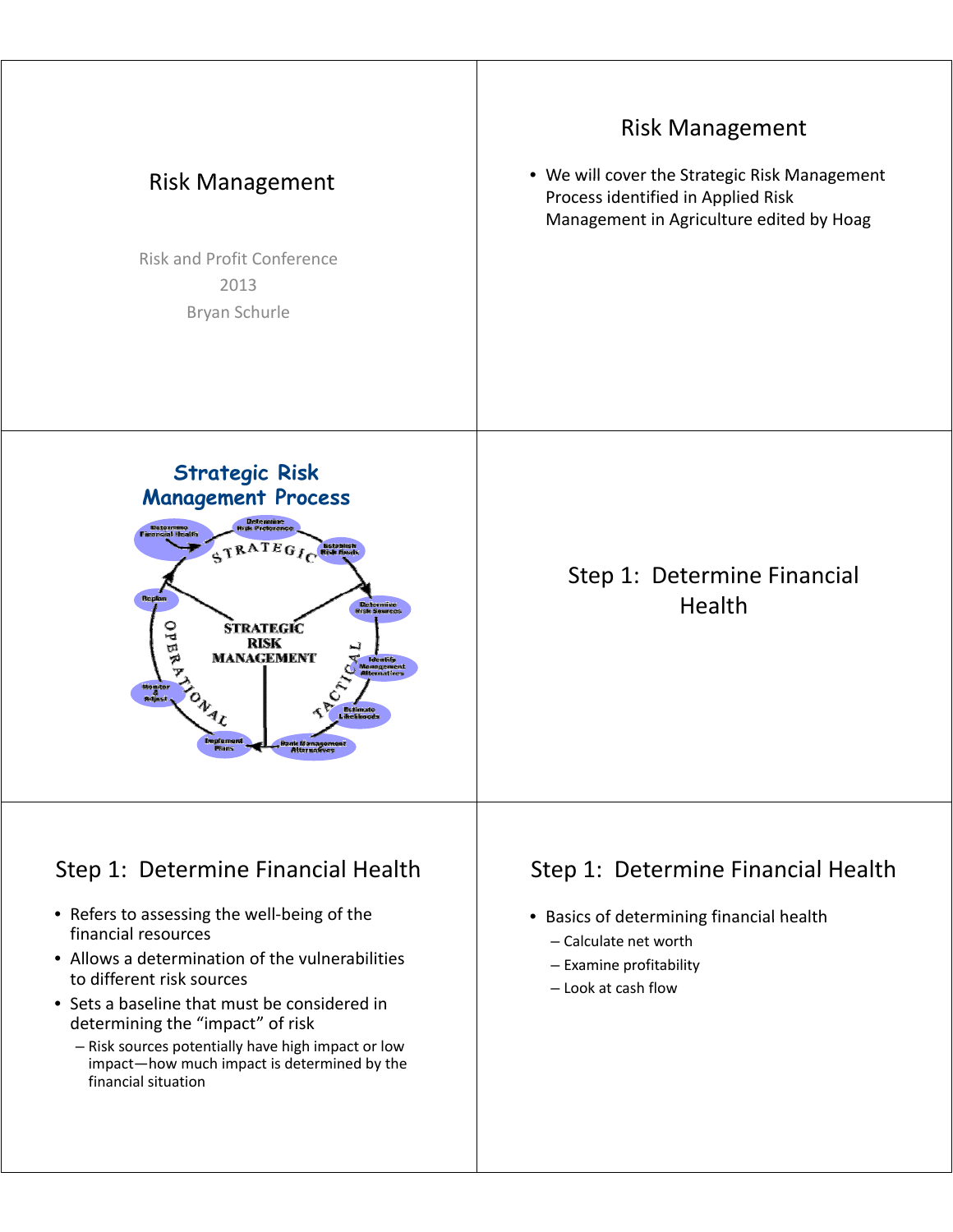| Step 1: Determine Financial Health<br>Examine change in net worth from year to<br>year<br>- Key signal of financial progress is "increase" in net<br>worth<br>- Then, determine if "increase" is due to profits<br>generated, or due to changes in inventory values<br>- Profit over time is what pays the bills and pays off<br>debt                         | Step 1: Determine Financial Health<br>• From a net worth statement<br>- "Working Capital is King" when it comes to tolerating<br>short term risk<br>- Total net worth is important for determining a base<br>for risk tolerance, and also provides a basis for<br>determining "what is at risk"<br>• High net worth might make short term income variability<br>much less risky<br>• But high net worth might make liability issues a bigger risk |
|---------------------------------------------------------------------------------------------------------------------------------------------------------------------------------------------------------------------------------------------------------------------------------------------------------------------------------------------------------------|---------------------------------------------------------------------------------------------------------------------------------------------------------------------------------------------------------------------------------------------------------------------------------------------------------------------------------------------------------------------------------------------------------------------------------------------------|
| Step 1: Determine Financial Health<br>• Analyze the situation<br>• This is not the place where you let your<br>dreams, desires, or emotions take over<br>• You want good analysis of the financial<br>situation                                                                                                                                               | Step 2: Determine Risk Preference<br>• People have different preferences for risk-<br>how much can you tolerate?<br>• This is an important characteristic of<br>individuals that has a huge impact on<br>- investment strategies<br>- business decisions<br>- selection of a career                                                                                                                                                               |
| Step 2: Determine Risk Preference<br>• Risk preference can be highly variable among<br>people<br>Economists and financial professionals should<br>$\bullet$<br>not offer advice until they know the risk<br>preferences of the individual<br>• Risk preferences of the spouse or significant<br>other may be important also (retirement plans<br>for example) | Step 2: Determine Risk Preference<br>• Risk taking may be influenced by whether you<br>are involved in decision making for a business<br>(business dollars) or are investing your own<br>money<br>• Risking your own money-your own loss<br>• Risking company money<br>- May be part of job, and what you get paid for<br>- Might lose job                                                                                                        |

 $\mathbf{I}$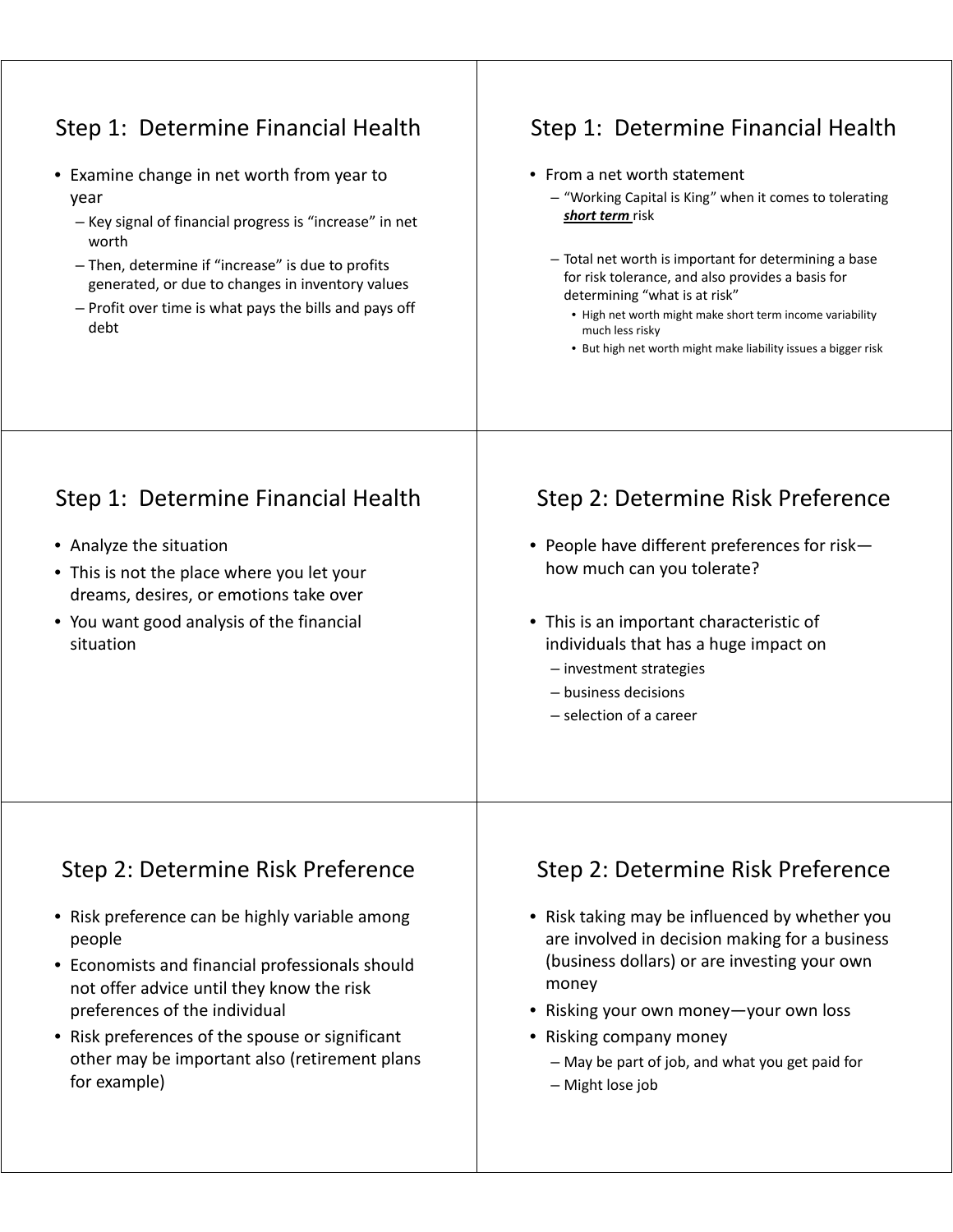| Step 2: Determine Risk Preference<br>• You need to experience some risk to get a feel for<br>what your emotional response will actually be<br>• Projection Bias-when we project that we will<br>behave in some way-usually a rational,<br>reasonable way<br>• Actual response may be much different-<br>emotions take over and we may not behave as<br>we projected<br>Know yourself!!!!!!!!!!!!! | Step 2: Determine Risk Preference<br>• There are several measurements of risk<br>preferences for individuals<br>• The questionnaire method uses questions posing<br>different situations and asking for your response<br>- Questions include losses and gains<br>- Questions include return and risk tradeoffs<br>- Results are summarized and compared to other<br>individuals-provides a benchmark for comparison |
|---------------------------------------------------------------------------------------------------------------------------------------------------------------------------------------------------------------------------------------------------------------------------------------------------------------------------------------------------------------------------------------------------|---------------------------------------------------------------------------------------------------------------------------------------------------------------------------------------------------------------------------------------------------------------------------------------------------------------------------------------------------------------------------------------------------------------------|
| Step 2: Determine Risk Preference<br>• Questionnaire method example:<br>• http://njaes.rutgers.edu/money/riskquiz/                                                                                                                                                                                                                                                                                | Step 2: Determine Risk Preference<br>• Another method of determining risk<br>preferences involves the use of gambling<br>situations<br>• These results classify you as:<br>- Risk-neutral-people maximize income without<br>considering risk<br>- Risk-averse-people willing to give up some<br>income to reduce risk<br>- Risk-loving-people intentionally seek risk                                               |
| Step 2: Determine Risk Preference<br>• What about risk appetite of businesses???<br>This refers to the level of risk the business is<br>willing to tolerate<br>• Some businesses are highly risk averse—they<br>expose themselves to as little risk as possible<br>• Other businesses aggressively pursue profits<br>while tolerating considerable risk                                           | Step 2: Determine Risk Preference<br>• Gauging the risk appetite of the business<br>requires judgment rather than having any<br>formal procedure                                                                                                                                                                                                                                                                    |

 $\mathbf{I}$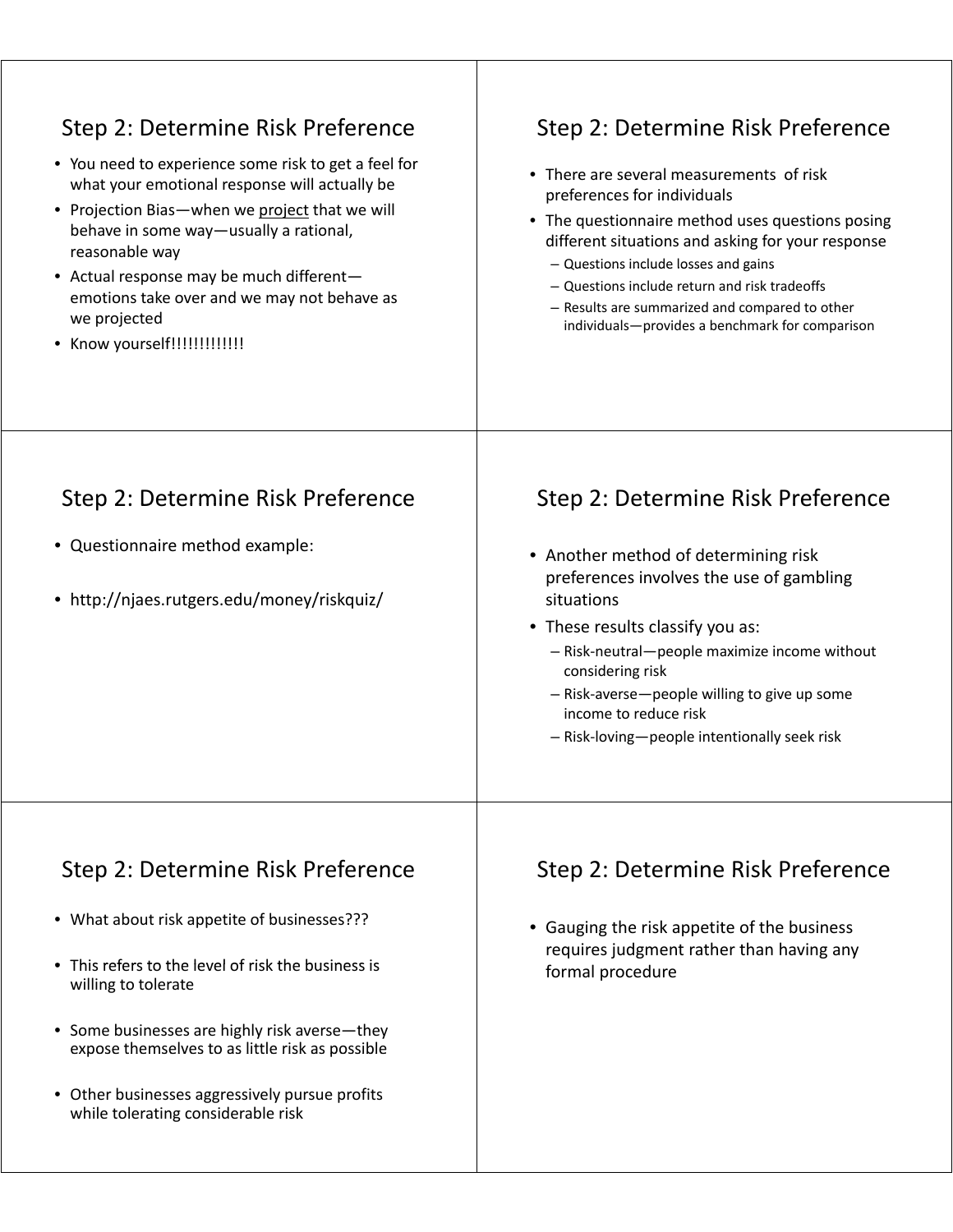| Step 2: Determine Risk Preference<br>• There are big differences between people and<br>businesses in terms of their risk preferences<br>and their risk appetites<br>• These differences may have a huge impact on<br>investment strategies, profits, careers and<br>other life choices                                                          | Step 2: Determine Risk Preference<br>• While important, measurement is difficult for<br>both individuals and businesses<br>- Risk preferences are not stable for individuals<br>- Can be substantially different in different<br>emotional states<br>- People have to project their response, but that<br>projection does not take into consideration the<br>emotions that accompany the situation posed |
|-------------------------------------------------------------------------------------------------------------------------------------------------------------------------------------------------------------------------------------------------------------------------------------------------------------------------------------------------|----------------------------------------------------------------------------------------------------------------------------------------------------------------------------------------------------------------------------------------------------------------------------------------------------------------------------------------------------------------------------------------------------------|
| Step 2: Determine Risk Preference<br>• You need to "know yourself" and that requires<br>experiencing some risk to get a feel for what<br>your emotional response will actually be<br>• Projection Bias-we project that we will<br>behave in some way-usually a rational,<br>reasonable way, but when emotions kick in,<br>we behave differently | Step 2: Determine Risk Preference<br>• Conclusion to the matter: Risk preferences<br>and appetite do matter<br>• We need to consider risk preferences because<br>they are so important<br>• We have trouble measuring them<br>• Know yourself!!!!!!!!!!!! If you can't stand the<br>heat in the kitchen-don't become a cook!!!                                                                           |
| Step 3: Establishing Risk Goals<br>• This step involves identifying the desires of<br>the individual/family/business, and where the<br>individual/family/business wants to be in the<br>future                                                                                                                                                  | Step 3: Establishing Risk Goals<br>• Outlines a plan for the future<br>• Provides a plan one can use to<br>- Measure opportunities that occur<br>- Make adjustments as conditions change<br>- Assess the risk that exists<br>• Strategic planning does not eliminate risk-- it<br>produces a plan that helps you evaluate the<br>risk                                                                    |

 $\perp$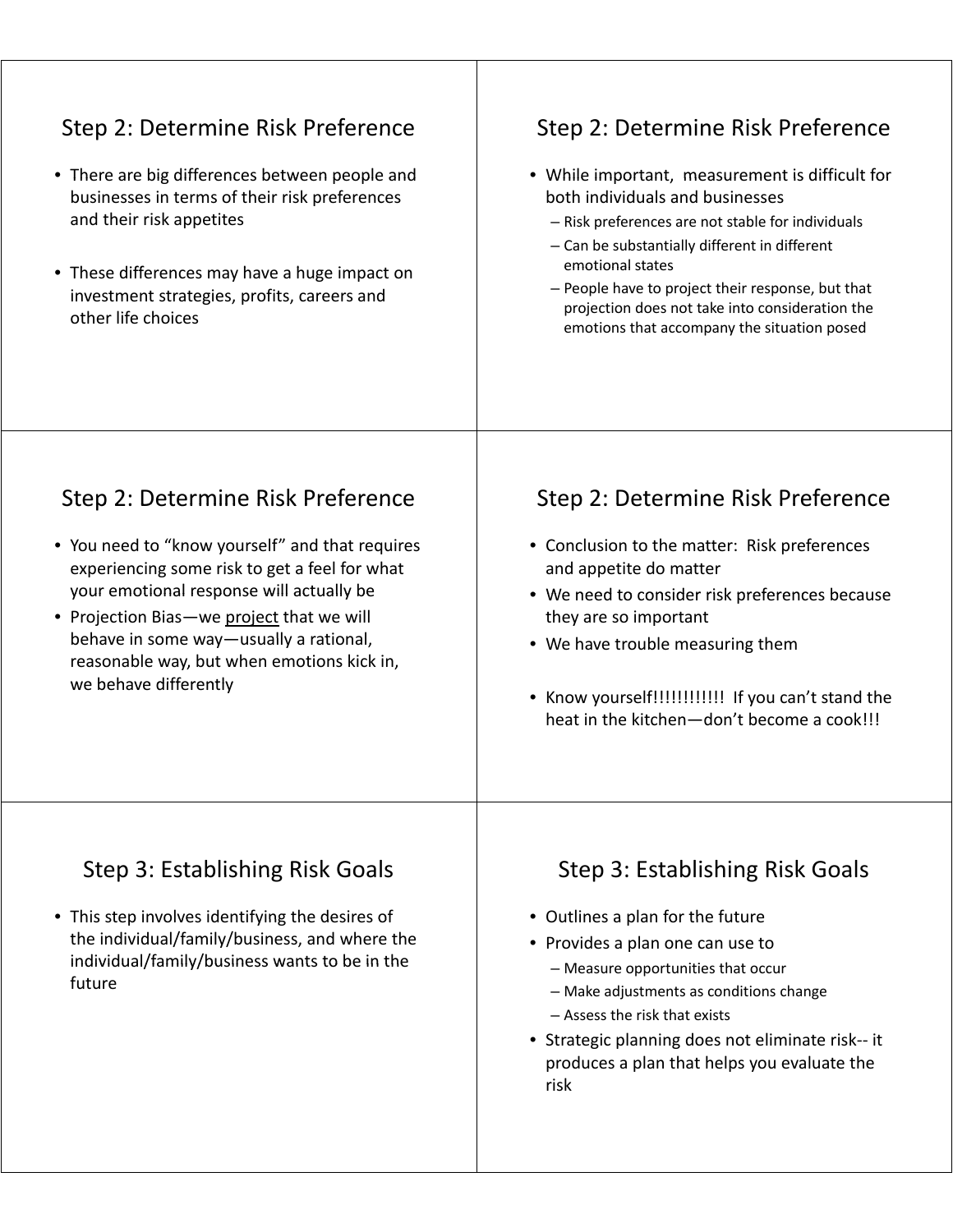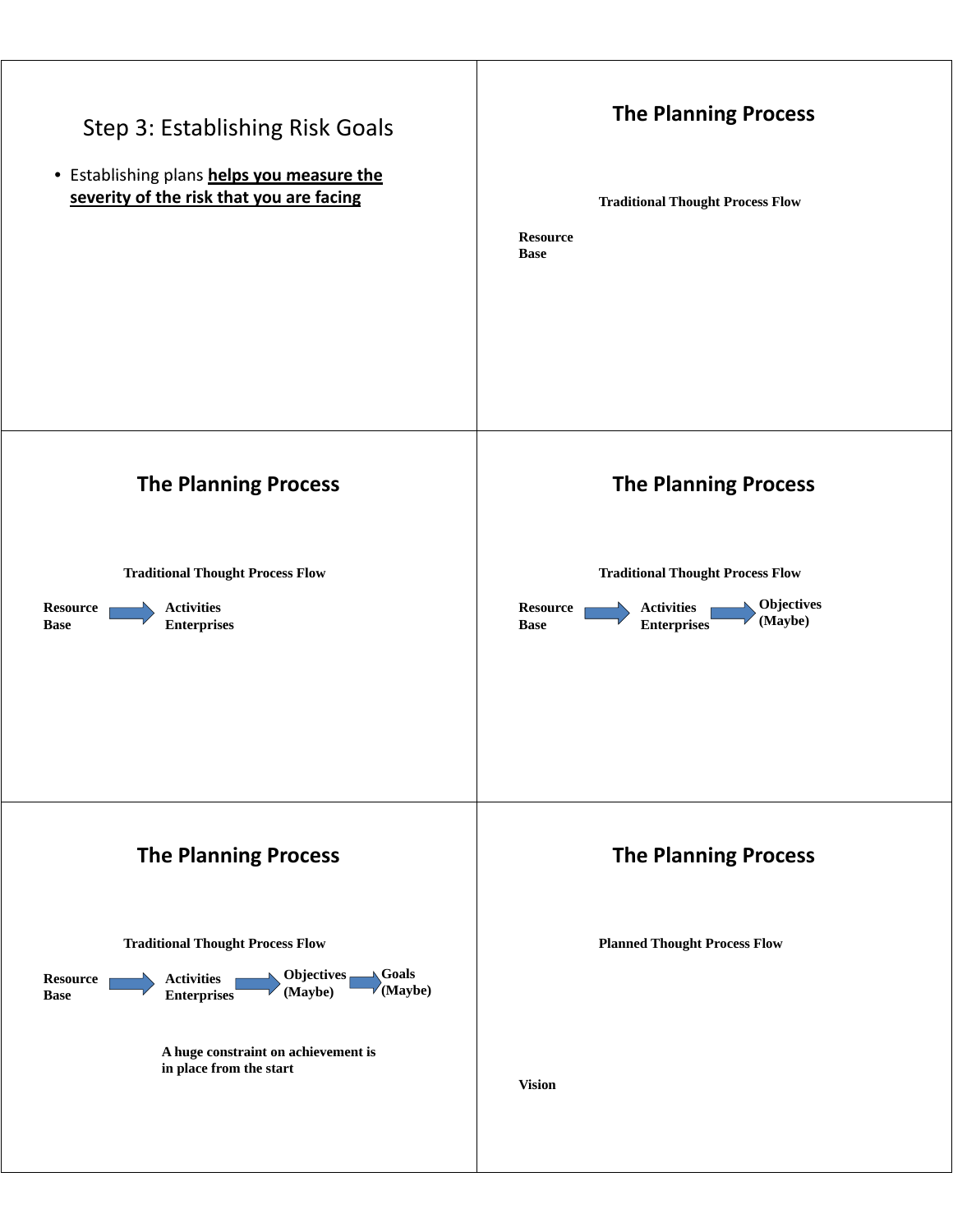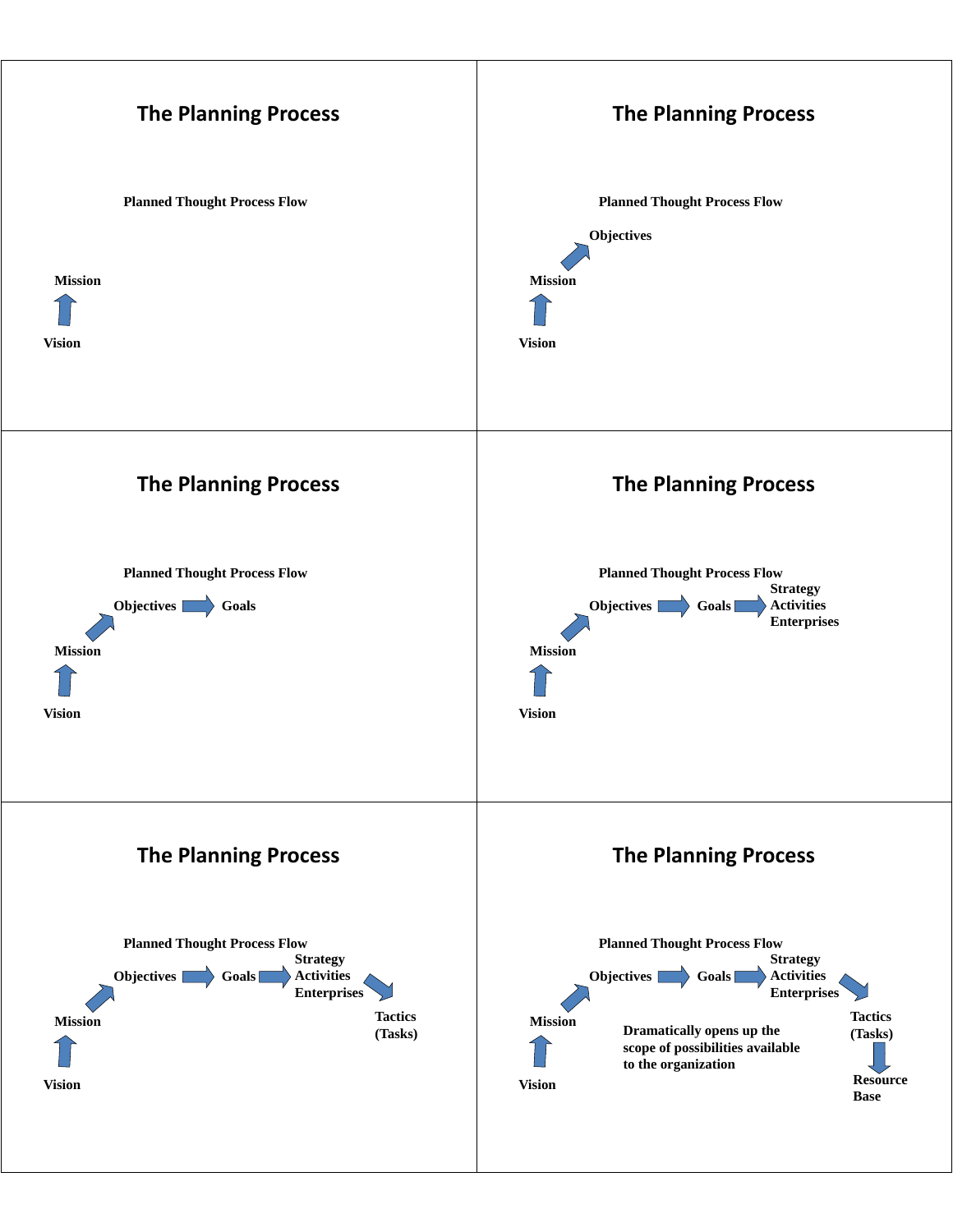| <b>Business Planning</b><br>• VISION-VISION-VISION<br>- Without vision the people parish<br>- Needed everywhere<br>• Church<br>• University<br>• Business<br>$\bullet$ Farm<br>• Transition planning<br>- VISION must be there for success                       | <b>Business Planning</b><br>• VISION-must come from you<br>- You have to develop one and communicate it<br>• Bill Snyder has a vision<br>- Also has developed steps to get there!                                                                                                                                            |
|------------------------------------------------------------------------------------------------------------------------------------------------------------------------------------------------------------------------------------------------------------------|------------------------------------------------------------------------------------------------------------------------------------------------------------------------------------------------------------------------------------------------------------------------------------------------------------------------------|
| <b>Vision</b><br>• Vision is broad and future oriented<br>- What we would like to be and where we would<br>like to end up<br>• Vision is what we use to measure the severity<br>of the risk source                                                               | Step 3: Establishing Risk Goals<br>• A source of risk that can derail you from<br>achieving your vision is a major risk<br>• A source of risk that delays you achieving your<br>vision is a minor risk<br>• A source of risk that has little impact on you<br>achieving your vision may not be worth doing<br>anything about |
| Step 3: Establishing Risk Goals<br>• Summary<br>$-$ Outlines a plan for the future<br>- Provides a plan one can use to assess the risk that<br>exists<br>- Strategic planning does not eliminate risk-- it<br>produces a vision that helps you evaluate the risk | Step 4: Determine Risk<br>Sources/Prioritize Risks<br>• Risk has two components<br>- Likelihood or probability/Uncertainty<br>- Bad Outcomes<br>• Outcomes may have huge impact or minor<br>impact                                                                                                                           |

 $\perp$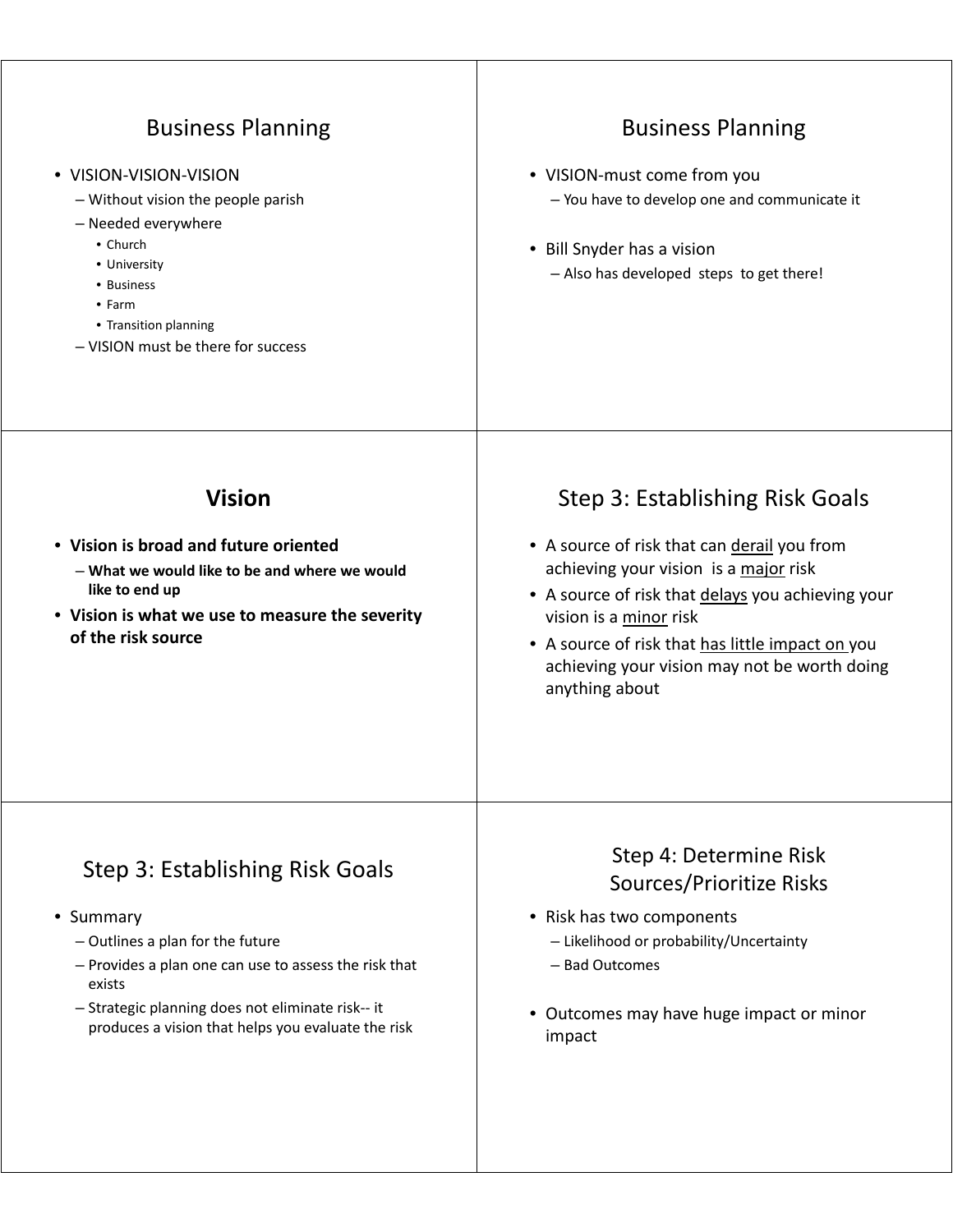| Step 4: Determine Risk<br>Sources/Prioritize Risks<br>The size of the impact can be measured<br>relative to our "vision"<br>- Will impact destroy career?<br>- Will impact destroy business?<br>- Will impact threaten business vision?<br>- Will impact be a nuisance?                                  | Step 4: Determine Risk<br><b>Sources/Prioritize Risks</b><br>• Farmer nearing retirement in Western KS<br>- Vision-pass on operating farm to only son<br>$-$ \$10,000,000 in assets and no debt<br>• Evaluate impact of Risk<br>- Corn price drops to \$4.50<br>- Buying a quarter next to the operation<br>- Divorce of son (married a cutie from Boston) |
|----------------------------------------------------------------------------------------------------------------------------------------------------------------------------------------------------------------------------------------------------------------------------------------------------------|------------------------------------------------------------------------------------------------------------------------------------------------------------------------------------------------------------------------------------------------------------------------------------------------------------------------------------------------------------|
| Step 4: Determine Risk<br>Sources/Prioritize Risks<br>• Middle Age Farmer in Western KS<br>- Vision pass on a viable operation to daughter<br>$-$ \$5,000,000 in Assets and \$2,000,000 in debt<br>• Evaluate impact of Risk<br>- Corn price drops to \$4.50<br>- Buying a quarter next to the operation | Step 4: Determine Risk<br><b>Sources/Prioritize Risks</b><br>• Beginning farmer<br>- Vision-develop a viable farm operation<br>$-$ \$500,000 in assets and \$200,000 debt<br>• Evaluate impact of Risk<br>- Corn price drops to \$4.50<br>- Buying a quarter next to the operation                                                                         |
| Step 4: Determine Risk Sources<br>What Types of Risks Do Firms Face?<br>- output price variability<br>- input price variability<br>- production risk (reduced production, increased costs)<br>- inventory risk (loss of inventory or inventory cost), not<br>enough or too much                          | <b>Step 4: Determine Risk Sources</b><br>What Types of Risks Do Firms Face?<br>- institutional risk (legal, regulatory, and government)<br>- human resource risk<br>- financial risk (institution, leverage)<br>- interest rate risk<br>- currency exchange rate risk-value of the dollar<br>- inflation                                                   |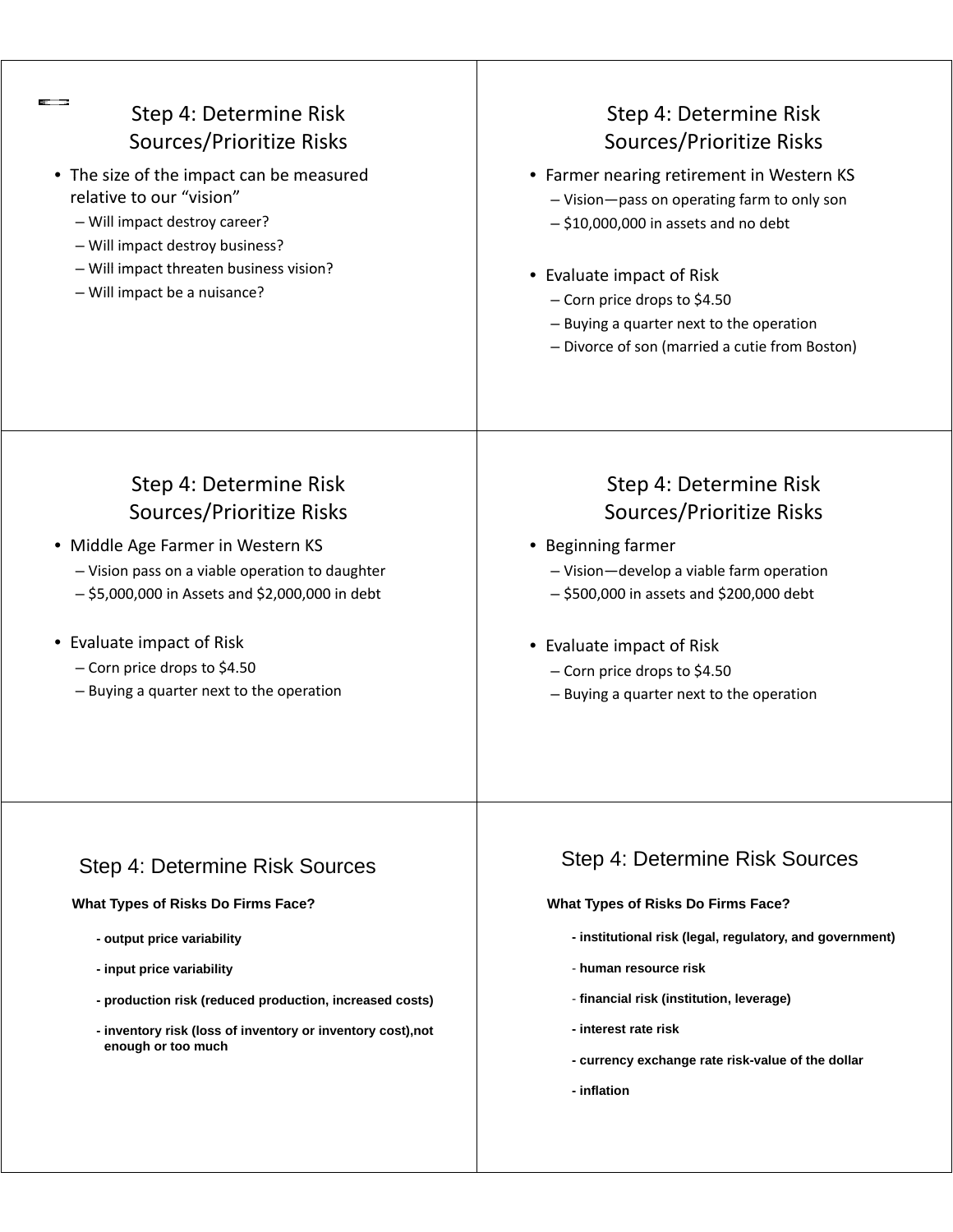#### Step 4: Determine Risk Sources

**What Types of Risks Do Firms Face?**

- **destruction of assets due to fire or weather events**
- **injury or death to employees or customers**
- **liti ti t d li bilit j d t litigation costs and liability judgments**
- **reduction in reputation or consumer confidence**
- **environmental contamination**
- **fraud**

#### Step 4: Determine Risk Sources

**There are an enormous number of risk sources! There are an enormous number of risk**

**No way we can deal with all of them--need to identify the ones to be concerned about--how do we prioritize the risks we face?**

# Step 4: Prioritize Risks

- Prioritizing Risk is a two stage process.
- Stage 1:
- Evaluate the **impact** of the factor on the risk you or your operation faces.
- This involves translating the risk source to a scale that is meaningful (if possible).

#### Step 4: Prioritize Risks

- Example of translating risk source to a meaning ful scale
	- $-$  Price volatility for wheat producer
		- Expected price \$7.50/bu
		- Price might be \$.50 higher or lower
	- Is price per bushel a meaningful scale?
	- Is return per acre (from a crop budget) a meaningful scale?
	- Is return to the farm from 800 acres a meaningful scale? (800 acres X 50 bu./acre X \$.50/bu.=\$20,000)

#### Step 4: Prioritize Risks

- Budgets
	- Foundation for estimating returns
	- Useful for translating risk source into a meaningful scale—if multiplied by the acres or units we have
	- AgManager.Info

- Consider two timeframes when identifying "impact"
- Short term "impact" (within the coming year) – Short term volatility, random fluctuations, white noise
- Longer term "impact"
	- Due to gradually changing competitive environment, longer term price trends, changes in market structure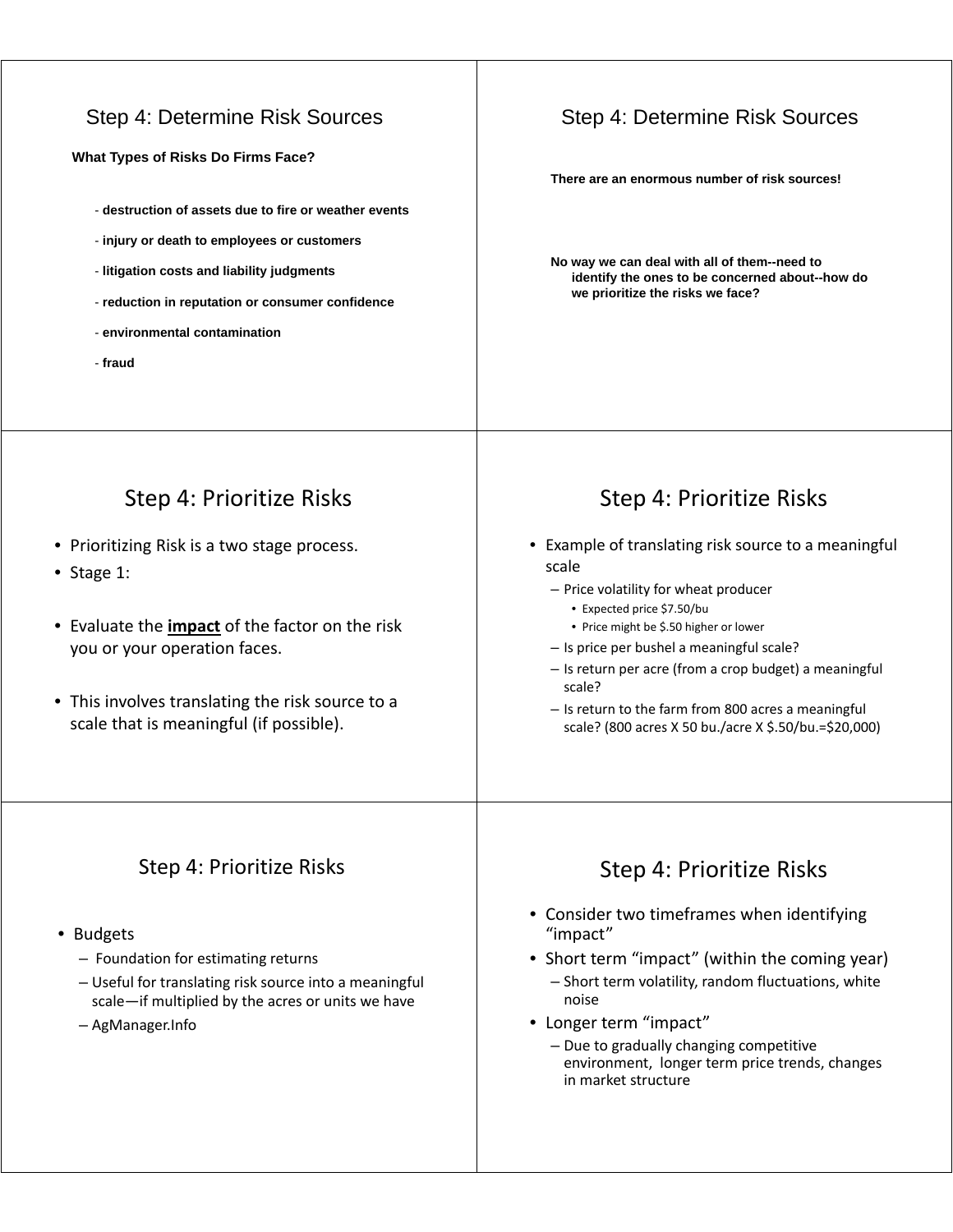#### Step 4: Prioritize Risks • To measure the "impact" of the risk source – Keep in mind the financial health (Step 1)  $-$  Keep in mind risk preferences of individuals involved or the company appetite for risk (Step 2)  $-$  Measure "impact" relative to the "vision" identified in the business plan (Step 3) Step 4: Prioritize Risks • As part of this first stage, also estimate the likelihood or probability that the poor outcome might happen • Put these two factors together in the following graph:

# Step 4: Prioritize Risks



# Step 4: Prioritize Risks

- $\bullet$  High Risk
	- Events that are highly likely, and that have a large impact (as measured on a meaningful scale)
- Your skill at identifying these risk sources is critical to the risk management process (risks ignored in this stage are lost and forgotten)

# Step 4: Prioritize Risks



- Risks you **will** overlook
	- Black Swan events—events that *no one* thinks about or ever expects to happen
- Risks you *may* overlook
	- $-$  Combinations of events
		- Pay particular attention to events across different divisions of the business that might come together to cause problems for the business as a whole (enterprise risk management)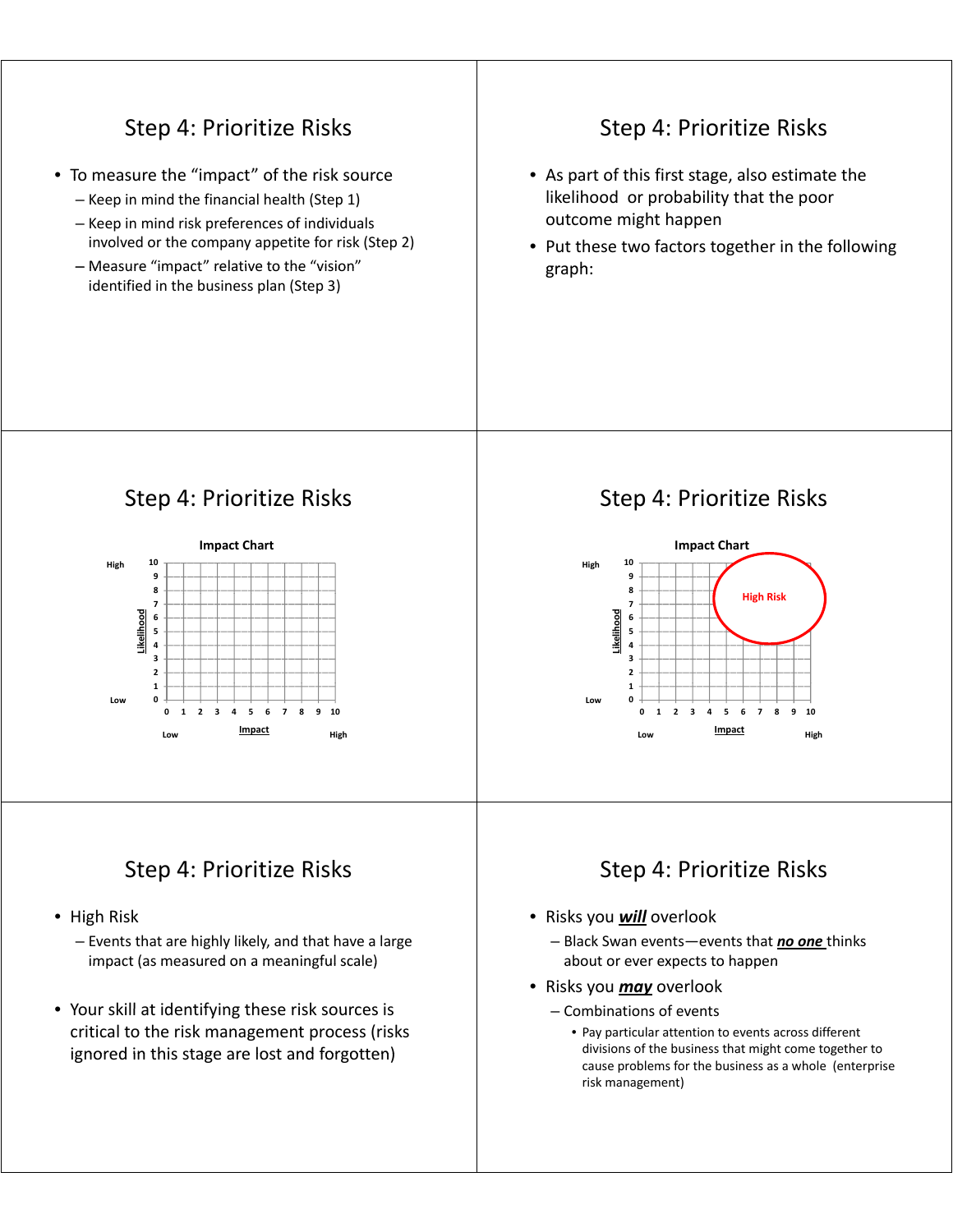#### Step 4: Prioritize Risks



# Step 4: Prioritize Risks

- Low risk sources are both
	- Low impact AND
	- Low likelihood
- These will be included in the analysis, but they are not a high priority place to invest resources (unless it is really easy to influence and very cheap to influence)

#### Step 4: Prioritize Risks



#### Step 4: Prioritize Risks

- Stage 2 of the process involves Identifying the risk sources from the first graph
	- $-$  High risk in the upper right quadrant
	- Medium risk in the middle diagonal area
	- $-$  Low risk in the lower left quadrant
- Then considering how much influence you can have over that risk source-ARE THERE THINGS YOU CAN DO ABOUT THE RISK???

## Step 4: Prioritize Risks

#### • Examples of influence

- High influence examples:
	- Crop insurance for crop production (short run)
	- Liability insurance to cover liability
- Low influence examples:
	- Government policy changes or tax law changes
	- Changes in consumer demand due to problems caused by a competitor

- Identify a place on the following graph for each risk source
- Risk-- high, medium or low is on the left axis
- Influence--what can you do about it is on the horizontal access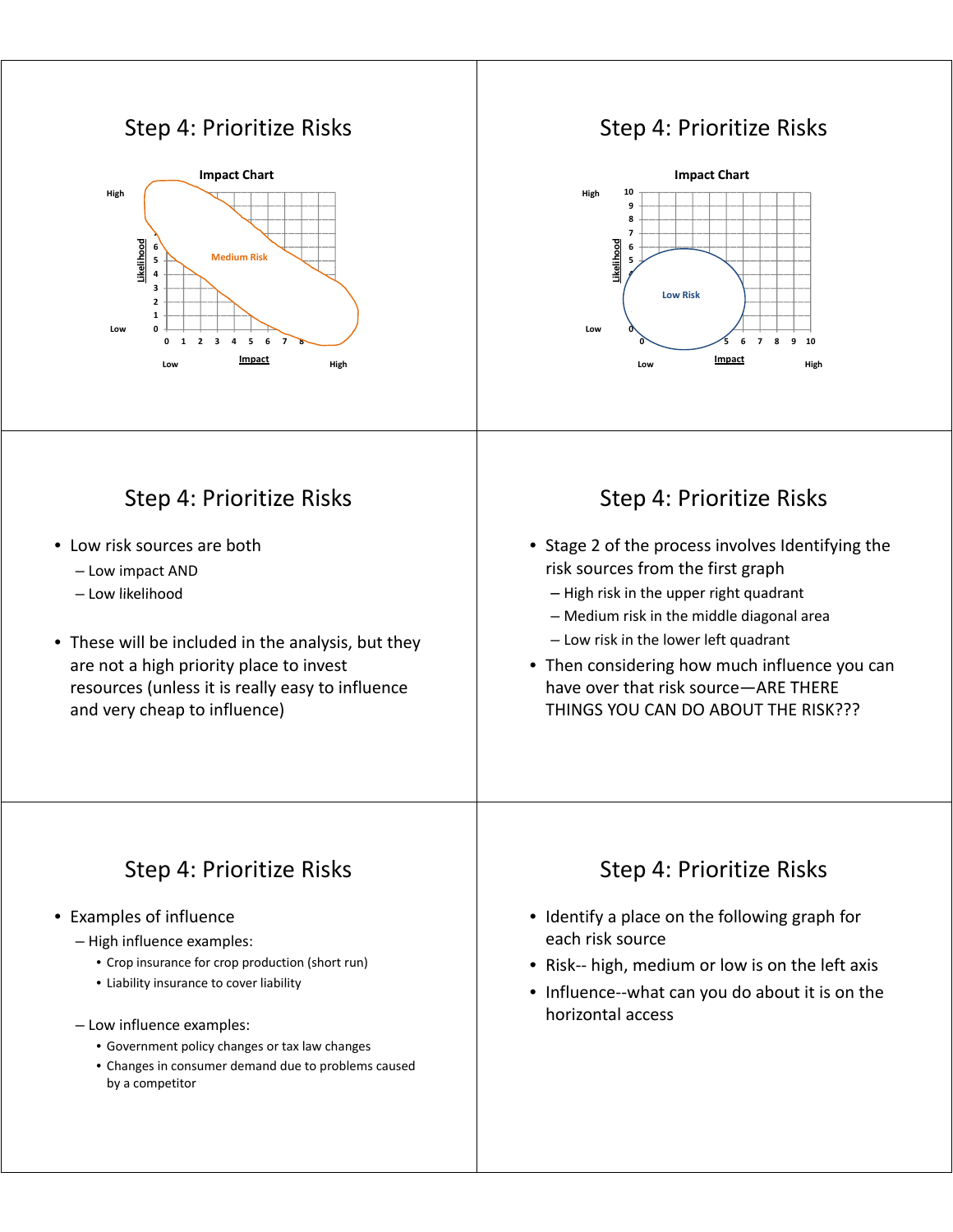# Step 4: Prioritize Risks



## Step 4: Prioritize Risks



## Step 4: Prioritize Risks

- Resources are always limited -- identify which risk sources should be managed
- Influence chart shows (in upper right hand corner), the risk sources which should be a priority—high risk (due to being likely and having a big impact) and high influence (there is something we can do to influence this risk)

# Step 4: Prioritize Risks



# Step 4: Prioritize Risks



- While thinking about prioritizing risks, it is also important to work on the high risk short term risks first
- You may be able to delay addressing longer term risks if you have other more pressing risks to address
- However, do not neglect the high risk long term risks—if you do it might too late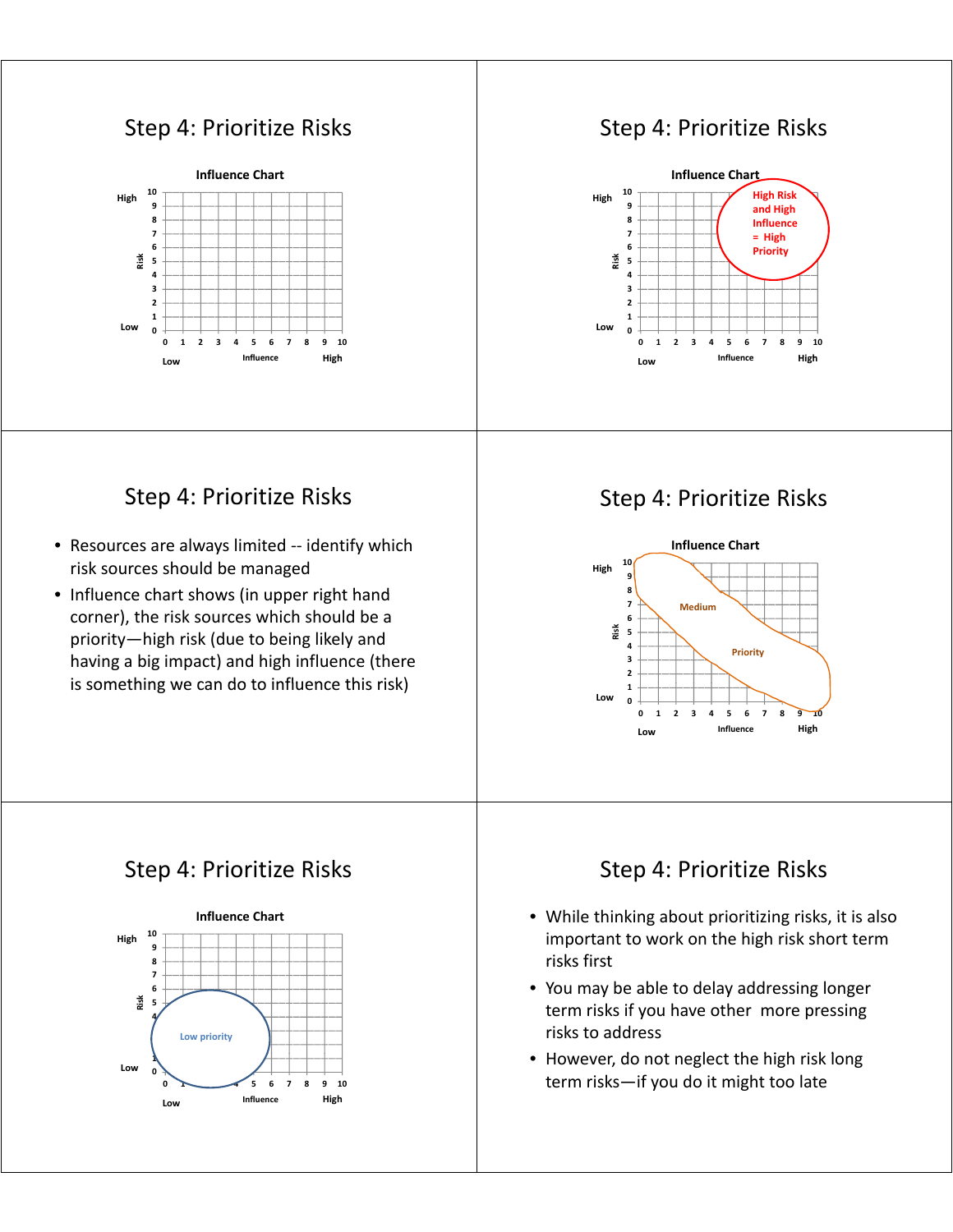| Step 4: Prioritize Risks<br>• Summary<br>• We now have a procedure for identifying the<br>risk sources that should be high priority,<br>medium priority, and low priority<br>• Next step looks at the risk management<br>options that are available to operations | Step 5 Identify Risk Management<br><b>Alternatives</b>                                                                                                                     |
|-------------------------------------------------------------------------------------------------------------------------------------------------------------------------------------------------------------------------------------------------------------------|----------------------------------------------------------------------------------------------------------------------------------------------------------------------------|
| <b>Step 5 Identify Risk Management</b><br>Alternatives<br>• Strategic Approaches to Managing Risk<br>- Avoid-in some lists, but generally, it is not<br>possible to avoid risk<br>- Reduce<br>- Transfer<br>$-$ Share<br>- Assume or retain risk                  | <b>Step 5 Identify Risk Management</b><br>Alternatives<br>• "Risk" has two components:<br>- Outcomes-some of which we do not like-losses<br>- Likelihoods or probabilities |
| <b>Step 5 Identify Risk Management</b><br>Alternatives<br>• Be a low cost producer -- decreases the<br>likelihood that losses will occur                                                                                                                          | <b>Step 5 Identify Risk Management</b><br>Alternatives<br>• Government program participation<br>• Debt level management<br>• Good production practices                     |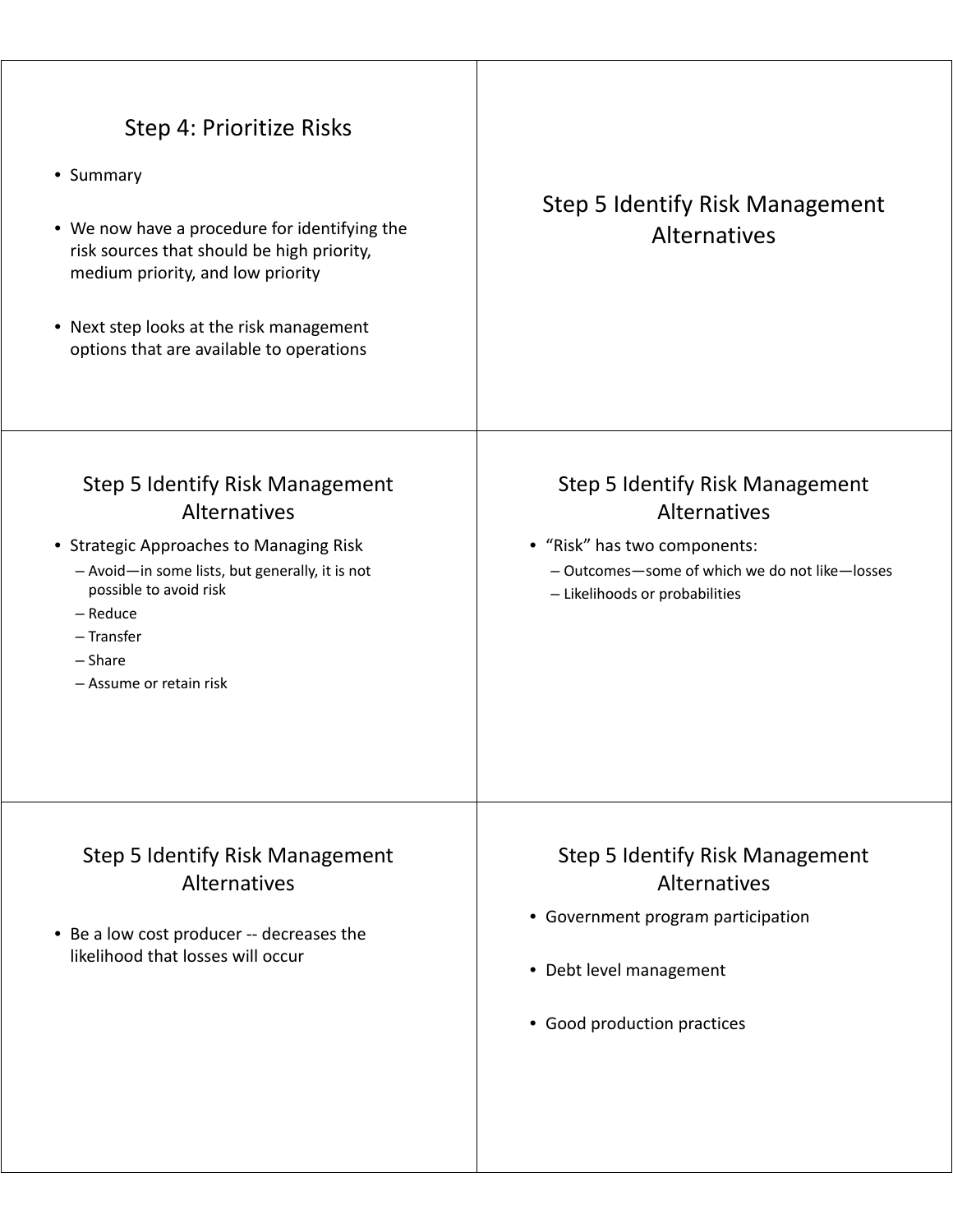| <b>Step 5 Identify Risk Management</b><br>Alternatives<br>• Cash/Credit reserves<br>• Investments in other businesses<br>• Specialization in management                              | <b>Step 5 Identify Risk Management</b><br>Alternatives<br>• Crop and Revenue Insurance<br>• Forward Contracting<br>• Futures and Options               |
|--------------------------------------------------------------------------------------------------------------------------------------------------------------------------------------|--------------------------------------------------------------------------------------------------------------------------------------------------------|
| <b>Step 5 Identify Risk Management</b><br>Alternatives<br>• Diversification<br>• Technology<br>• Flexibility                                                                         | <b>Step 5 Identify Risk Management</b><br>Alternatives<br>• Excess Capacity<br>• Off-farm employment or income from another<br>source<br>• Information |
| <b>Step 5 Identify Risk Management</b><br>Alternatives<br>• Low-risk enterprises<br>• Low-risk production practices<br>• Land Leasing arrangements<br>• Renting or Leasing Equipment | <b>Step 5 Identify Risk Management</b><br>Alternatives<br>• Forward Pricing Inputs<br>• Spreading out sales                                            |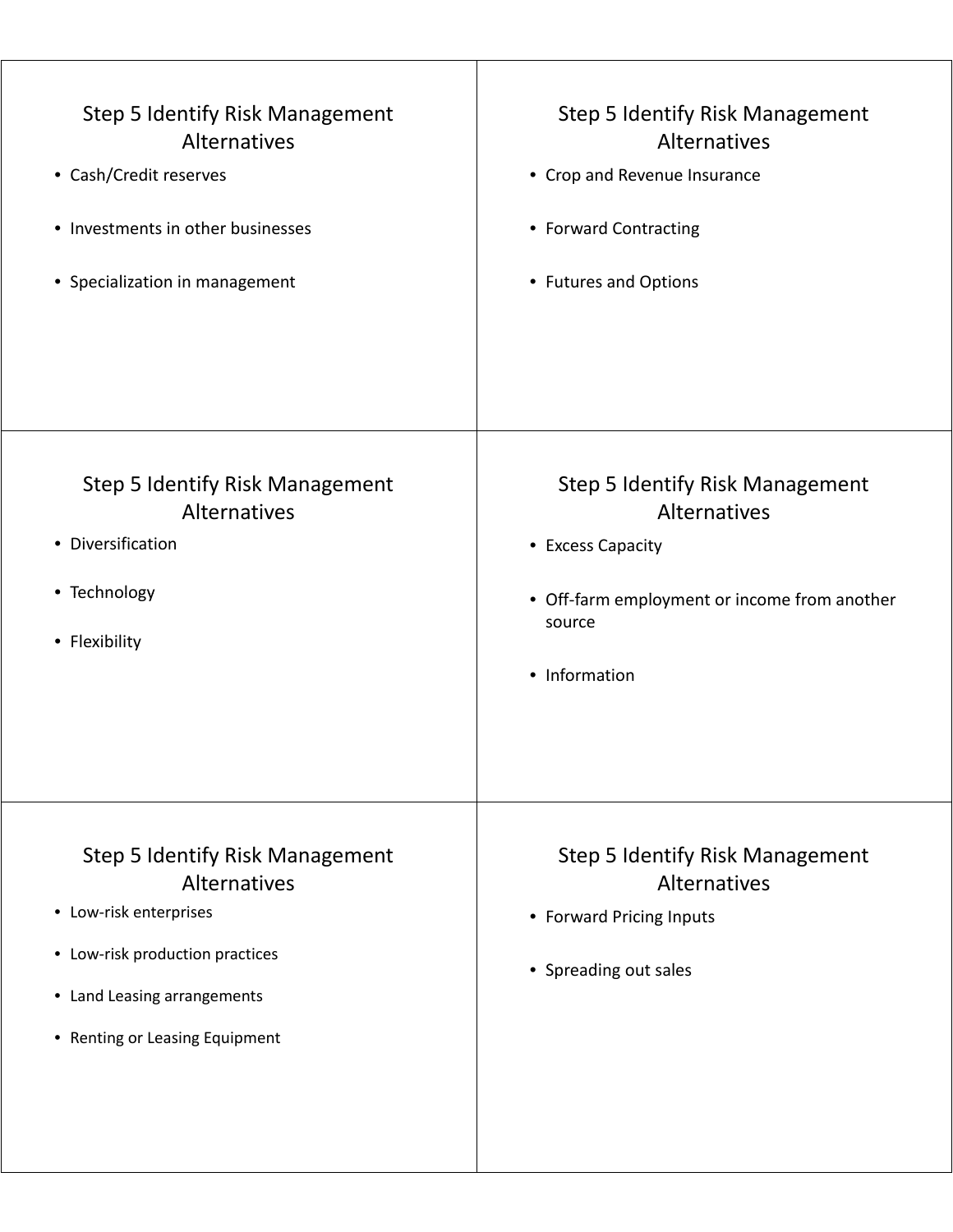| <b>Step 5 Identify Risk Management</b><br>Alternatives<br>• Business Structure<br>Insurance<br>٠<br>- Property<br>- Liability<br>$-$ Health<br>$-$ Life                                                                                                                                                                                                                                                                                                                                                                                                  | <b>Step 5 Identify Risk Management</b><br>Alternatives<br>• Management and Key Personnel Backup Plans<br>• Estate Planning                                                                                                                                                                                                                                                                                                                             |
|----------------------------------------------------------------------------------------------------------------------------------------------------------------------------------------------------------------------------------------------------------------------------------------------------------------------------------------------------------------------------------------------------------------------------------------------------------------------------------------------------------------------------------------------------------|--------------------------------------------------------------------------------------------------------------------------------------------------------------------------------------------------------------------------------------------------------------------------------------------------------------------------------------------------------------------------------------------------------------------------------------------------------|
| Step 6: Estimate Likelihoods                                                                                                                                                                                                                                                                                                                                                                                                                                                                                                                             | Step 6: Estimate Likelihoods<br>• Estimating Likelihoods is difficult<br>• Several sources of probabilities                                                                                                                                                                                                                                                                                                                                            |
| Step 6: Estimate Likelihoods<br>• There are several sources of probabilities<br>- For gambling games, there are logical processes<br>that give us probabilities<br>• Drawing a card from a full deck, probability= 1/52<br>• Rolling 2 as the sum of two dice, probability=1/36<br>- For economic applications, history provides data<br>• Lots of data series for prices<br>• Footnote for investments- past returns are no<br>guarantee of future results<br>• Particularly questionable when prices/fundamentals<br>are outside of traditional ranges | Step 6: Estimate Likelihoods<br>• Subjective estimates of probabilities<br>- We pull together information about history<br>- Use current information<br>- Supplement with intuition<br>Both using history and using subjective<br>probabilities have major issues<br>- History does not repeat itself (from an economic<br>standpoint)-always in uncharted territory<br>- Subjective probabilities are subject to some biases we<br>should be aware of |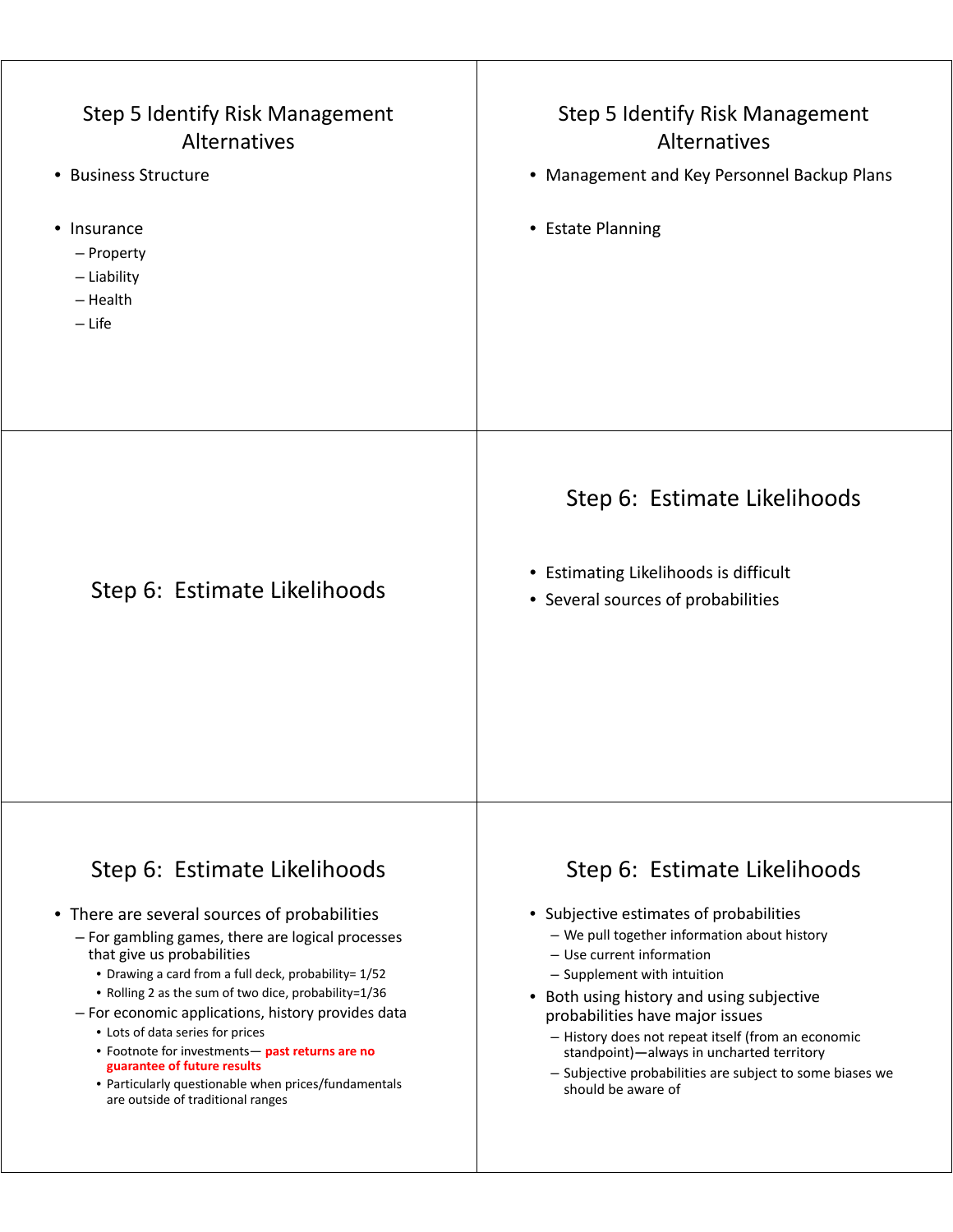| Step 6: Estimate Likelihoods<br>• Biases we should be aware of:<br>- our thoughts and behavior are greatly influenced<br>by the environment of the moment<br>. Will select high probabilities if outcome comes to mind<br>easily<br>. Will select low probabilities if outcome does not come<br>to mind easily | Step 6: Estimate Likelihoods<br>• When we "like" something, we rank it as<br>having great benefit and low risk<br>• When we "dislike" something, we rank it as<br>having low benefits and high risk<br>• Emotions drive both so they are consistent                               |
|----------------------------------------------------------------------------------------------------------------------------------------------------------------------------------------------------------------------------------------------------------------------------------------------------------------|-----------------------------------------------------------------------------------------------------------------------------------------------------------------------------------------------------------------------------------------------------------------------------------|
| Step 6: Estimate Likelihoods<br>• Estimating likelihoods or probabilities is very<br>difficult<br>e                                                                                                                                                                                                            | Step 7: Rank Management<br>Alternatives                                                                                                                                                                                                                                           |
| Step 7: Rank Management<br>Alternatives<br>• Step 1 Financial Health<br>• Step 2 Risk Preferences<br>• Step 3 Establish Goals<br>• Step 4 Determine Risk Sources<br>• Step 5 Identifying Risk Management<br>Alternatives<br>• Step 6 Estimate Likelihoods                                                      | Step 7: Rank Management<br>Alternatives<br>• A Payoff matrix may be helpful in selecting a<br>risk management strategy<br>• Payoff matrix has 3 major parts<br>- Management strategies<br>- States of Nature<br>- Payoffs for each combination of strategy and state<br>of nature |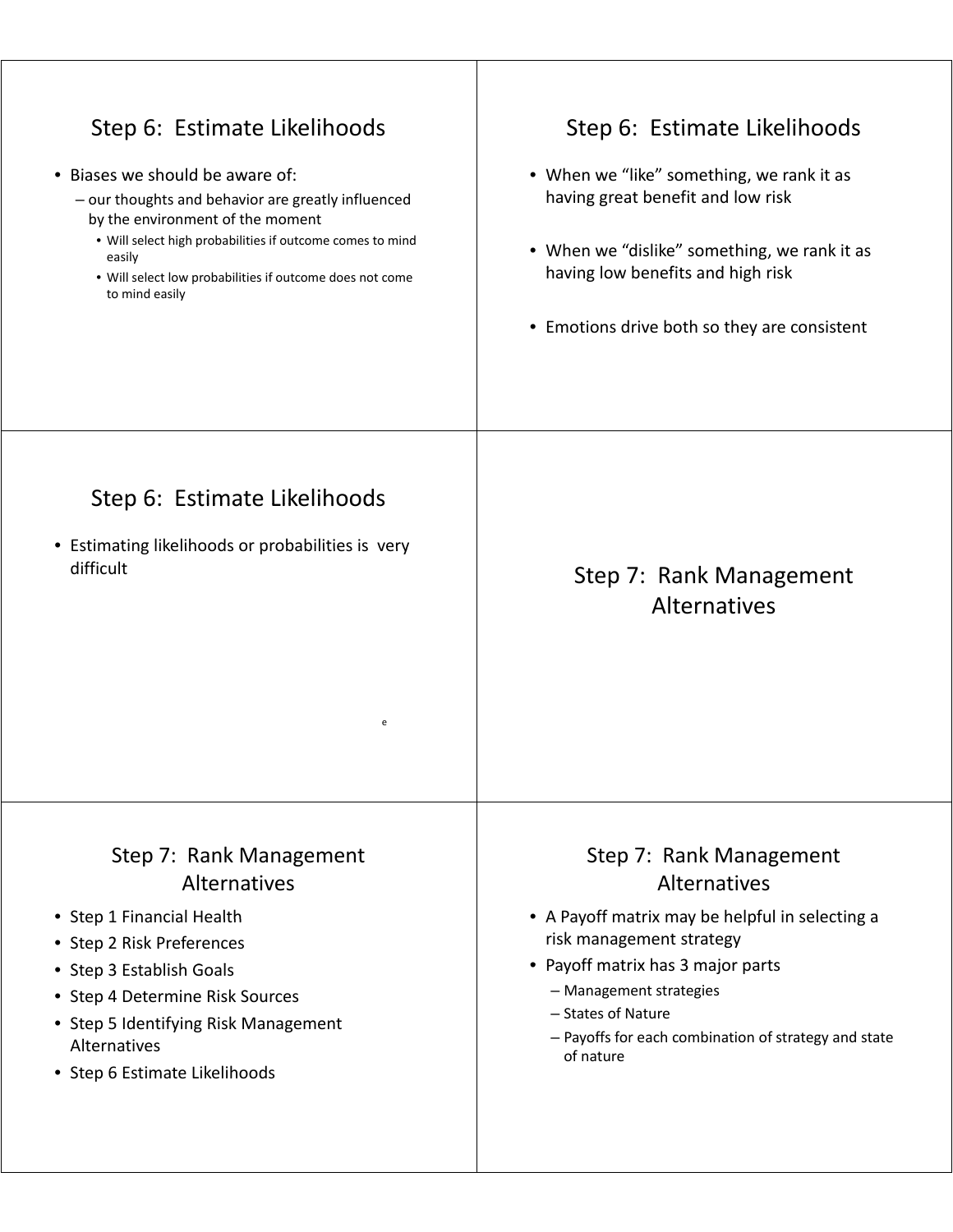| Step 7: Rank Management<br><b>Alternatives</b><br>• Payoff matrix looks like:<br>Management Strategies along the top<br>Payoffs for<br><b>States</b><br>each<br>Of<br>combination<br>Nature                                                                                                                                          | Step 7: Rank Management<br>Alternatives<br>• Management Strategies are options that you<br>can pursue in your business<br>- They influence the outcomes of different states of<br>nature<br>• Examples might include:<br>- Forward contracting<br>- Selling futures contracts<br>- Selling for cash at harvest                |
|--------------------------------------------------------------------------------------------------------------------------------------------------------------------------------------------------------------------------------------------------------------------------------------------------------------------------------------|-------------------------------------------------------------------------------------------------------------------------------------------------------------------------------------------------------------------------------------------------------------------------------------------------------------------------------|
| Step 7: Rank Management<br><b>Alternatives</b><br>• States of nature reflect "things that can<br>happen"<br>- Bad yields due to mother nature<br>- Low prices due to markets<br>- Low sales due to competitors                                                                                                                       | Step 7: Rank Management<br>Alternatives<br>• States of Nature may have probabilities<br>associated with them<br>- Likelihood of a dry summer<br>- Likelihood of frost<br>• States of Nature in some cases do not have<br>probabilities<br>- Likelihood that your competition will make<br>adjustments to their marketing plan |
| Step 7: Rank Management<br><b>Alternatives</b><br>• The payoff section of the payoff matrix<br>represents the outcomes for each combination<br>of management strategy and state of nature<br>• Payoffs should be in the scale that is most<br>meaningful<br>$-$ Net income for the firm<br>- Not price of product or return per acre | Step 7: Rank Management<br>Alternatives<br>• Payoff matrix example:<br>No Insurance<br>Revenue Insurance<br>High yield<br>High payoff<br>High payoff<br>and price<br>-premiums<br>Low yield<br>Medium<br>Low payoff<br>and price<br>payoff                                                                                    |